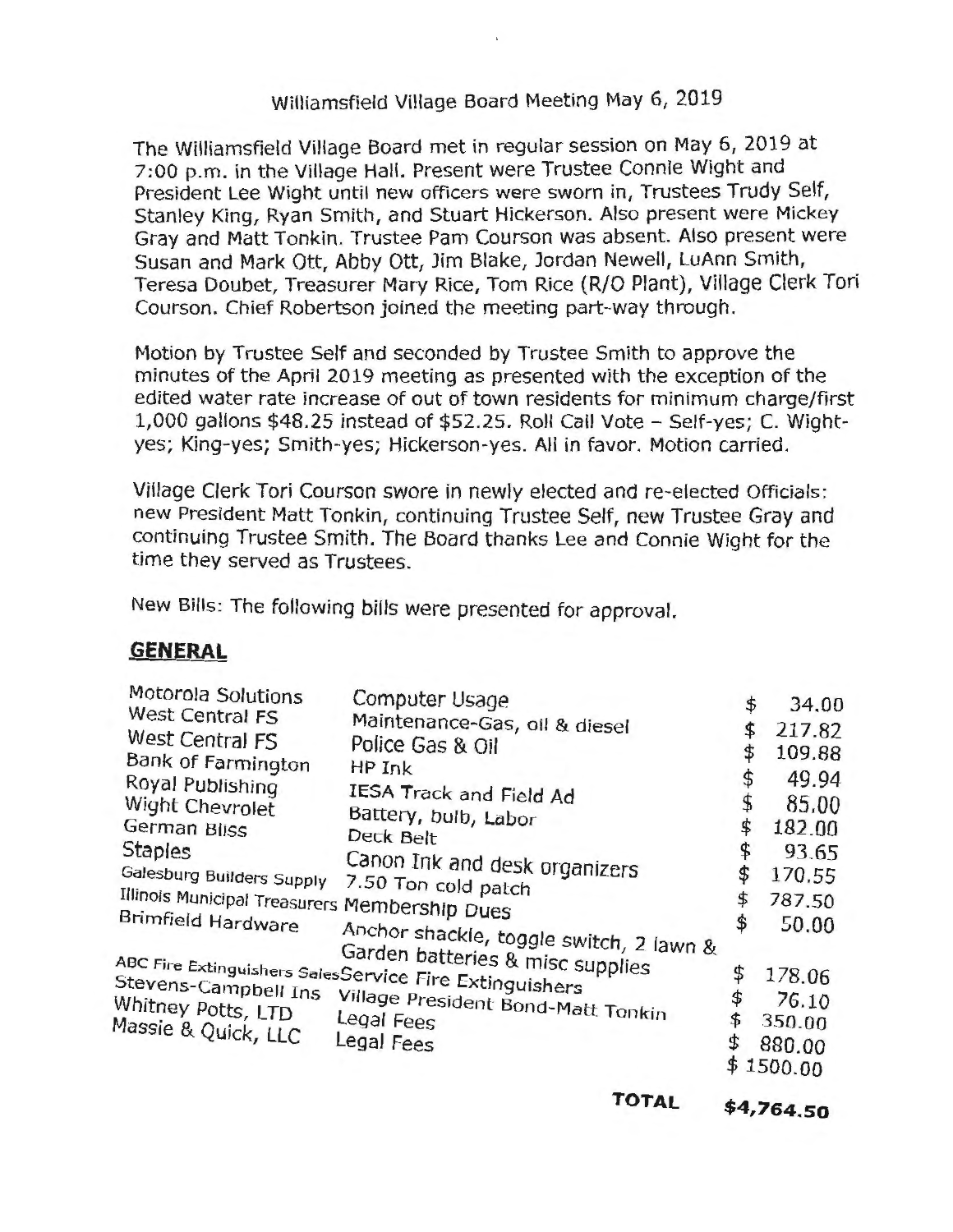## **OPERATION & MAINTENANCE - WATER WORKS**

| Hawkins, Inc.                                        | Chemicals              |    | \$1,004.96 |
|------------------------------------------------------|------------------------|----|------------|
| PDC Laboratories                                     | Testings               |    | 268.25     |
| <b>Water Products</b>                                | Parts                  |    | \$1,468.83 |
| Tucker's Printing Co. Inc2000 water and sewer bills  |                        |    | 824.00     |
| Backhoe Joe's Excavating Leak on W. Gale & Poplar St |                        |    | \$2,800.00 |
| Lowe's                                               | Sprayer & rags         | \$ | 31.75      |
| <b>USA Bluebook</b>                                  | Metering Pump & tubing | \$ | 375.98     |
| Menards                                              | <b>Broom</b>           | \$ | 29.96      |
| <b>Brimfield Hardware</b>                            | Weed & grass killer    | \$ | 17.99      |

#### **TOTAL \$6,821.72**

## **CERTIFICATE & INTEREST REPAYMENT FUND**

The Atlantic National Bank Principal & Interest on Debt Certificate \$[26,281.25](https://26,281.25)

## **TOTAL \$[26,281.25](https://26,281.25)**

Motion by Trustee Smith and seconded by Trustee Gray to approve the new bills as presented. Roll Call Vote - Self-yes; Gray-yes; King-yes; Smith-yes; Hickerson-yes. All in favor. Motion carried.

President Tonkin reviewed financial statements for the month. All were in order. Motion by Trustee Gray and seconded by Trustee Smith to approve the financial statements. Roll Call Vote - Self-yes; Gray-yes; King-yes; Smith-yes; Hickerson-yes. All in favor. Motion carried.

Public Comment- Luann Smith and Teresa Doubet representing the Parks Association presented the Board with plans and upgrades to Veteran's Park with a "railroad" theme. Some changes include replacing the bandstand with a new pavilion like the old railroad depot, cut down the dead Ash trees, put up park benches, trees and a caboose that is currently up for bid at Peoria Parks District. The Board discussed the pros and cons; stating there would be concerned residents if the bandstand were to be torn down and not replaced; there were some suggestions of having parts of the bandstand preserved and used in the new pavilion. Trustee Gray voiced his concerned with getting the monument plaques updated as there are inaccuracies and incomplete information. The Parks Association stated the Village would only be financially responsible for taking down the dead Ash trees which had been estimated at \$2,100. Motion by Trustee Hickerson and seconded by Trustee Self to support the Park Association in putting a bid on the caboose and then later discussing updates to Veteran's Park. Roll Call Vote - Self-yes; Grayyes; King-yes; Smith-yes; Hickerson-yes. All in favor. Motion carried.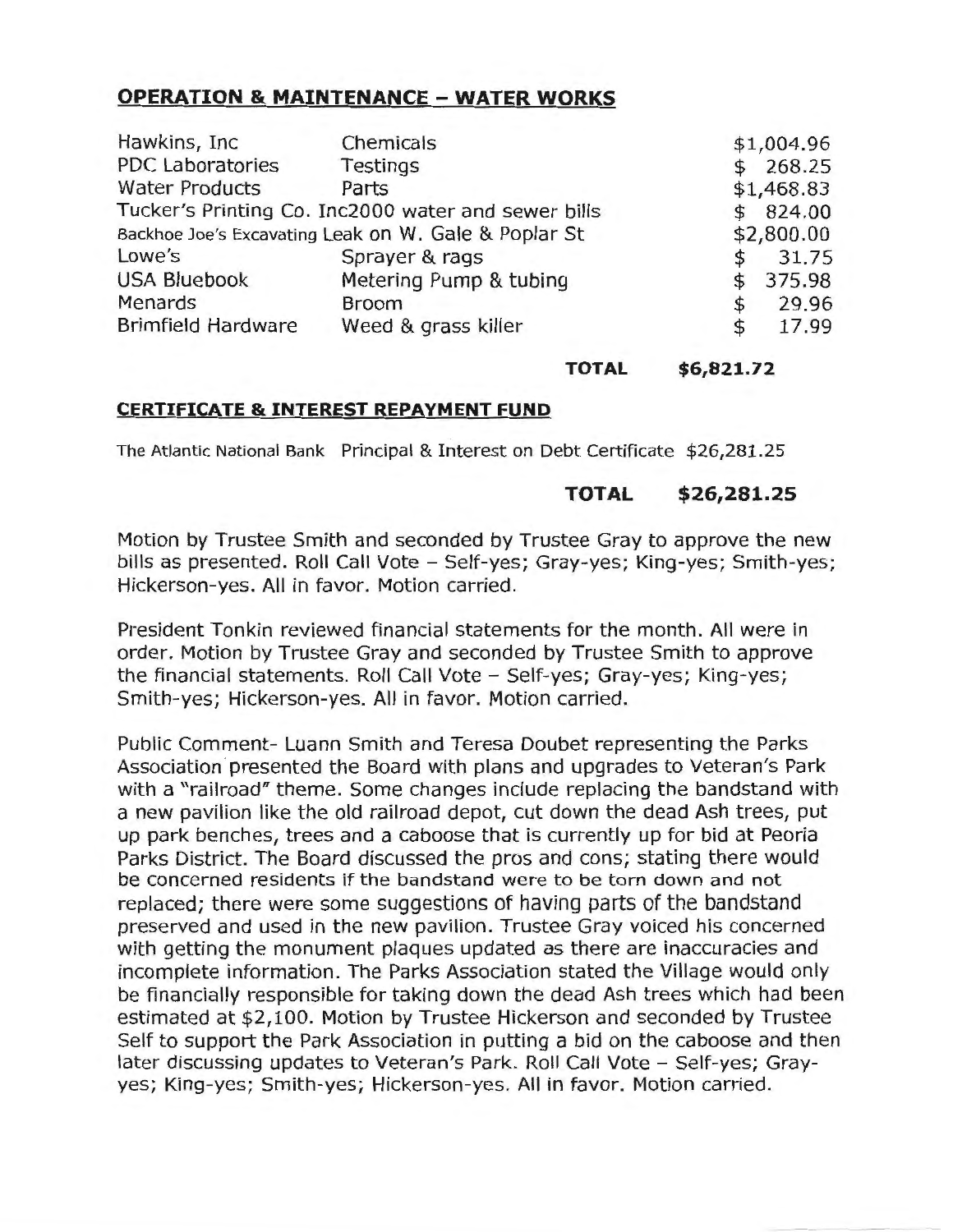Correspondence-The Williamsfield Library sent the Village a thank you for the donation for the Easter Egg Hunt.

Street Report-Trustee Smith stated they are installing a new ditch on Gale Street to help with drainage. The sidewalk may also need to be raised to help with drainage. Trustee Smith hasn't heard when West Gale Street water/sewer break will be cleaned up. He said the Maintenance Department might have to move forward with the cleanup. Most streets will not get rocked and chipped this summer because of the streets getting ripped up during the water line update. They will focus on potholes, sidewalks and the road that leads to the cemetery.

Police Report- Chief Robertson has been working on unsightly properties. The following calls for service were handled by the police department for the month of April:

| Juvenile complaint     | Report on file     |  |  |
|------------------------|--------------------|--|--|
| Accident               | Report on file     |  |  |
| Harassment             | Report on file     |  |  |
| <b>ATV Complaint</b>   | Unable to locate   |  |  |
| <b>Assist Motorist</b> | No Report          |  |  |
| Lock Out               | No Report          |  |  |
| $(2)$ DOA              | Report on file     |  |  |
| Theft Report           | County Handled ROF |  |  |
|                        |                    |  |  |

#### **Citations issued in April:**

| Violations                  | Citations | Warnings |
|-----------------------------|-----------|----------|
| Seatbelt                    |           |          |
| Speeding                    |           |          |
| Disobeyed Stop Sign         |           |          |
| <b>Ordinance Violations</b> |           |          |
| Other                       |           |          |

Park Report-There was lots of activity in the park during April. They discussed ideas for improvements at Veteran's Park; the donor board is ready to be put up at Doubet-Benjamin Park. The high school will hold their Spring Music Concert in Veteran's Park on May 17 at 6:30. Due to weather, the Julie Strom Frisbee Toss was postponed until May  $18<sup>th</sup>$ . The Parks Association work day will be held June 1. They will mulch, paint the mini golf hut, clean flower beds, sow more wild flower seed in the butterfly garden, put more river rock at the bridge area and paint the railings on the gazebo. The Spoon River Shootout disc golf tournament will be held June 9<sup>th</sup>.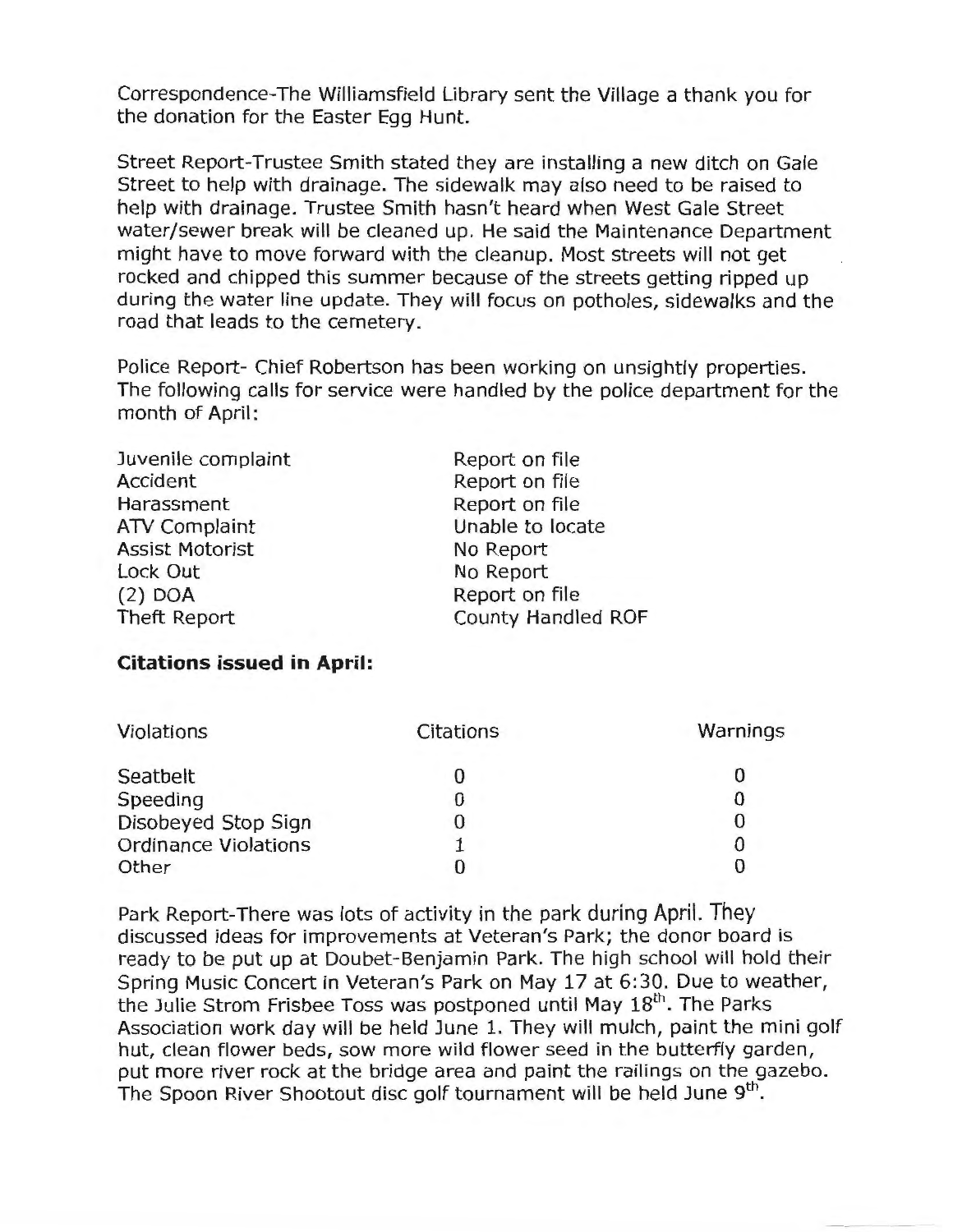Water Report-Tom Rice stated Russell Galbreath has started to put the tin on the water house.

Maintenance Department-Trustee King stated they have been mowing, replacing belts and sharping blades on the mowers.

Old Business- Jordan Newell representing Massie and Quick LLC is in attendance regarding the Ott/Village Land Swap in executive session. Big Trash cleanup day will be May  $10<sup>th</sup>$  and the paint and electronic recycle day will be held on June  $1<sup>st</sup>$ . The food pantry passed the last inspection and is projected to be open in 2-3 weeks.

New Business-Chief Roberston asked for a \$2 an hour rate increase for the 6 Village Police Officers that have been at the same rate for 4 ½ years. There was \$22,000 budgeted for their wages for 2019-2020 year; James stated he would stay under budget. Since James took over as Chief, he and his coworkers have brought in \$11,600 in revenue for the Village. Motion by Trustee King and Trustee Gray to increase the police staff wages \$2 an hour. Roll Call Vote - Self-yes; Gray-yes; King-yes; Smith-yes; Hickerson-yes. All in favor. Motion carried.

CPS Sidewalk repair gave an estimate of \$700 to repair sidewalks on Gale and Poplar Streets. There is \$24,700 in Motor Fuel Tax that can be used to repair or replace sidewalks since chipping and tarring the roads will be minimal. The sidewalk near the school needs attention.

Motion by Trustee Gray, seconded by Trustee Smith to go into executive session with Jordan Newell at 8:40 pm to discuss the Ott/Village land swap. All in favor.

Motion to exit executive session at 9:09pm by Trustee Smith and seconded by Trustee Hickerson.

Motion by Trustee Smith to return to regular session and seconded by Trustee Self.

Motion by Trustee Smith to hold a Public Hearing on June 3rd at 6PM to discuss the matter of the land swap between Mark and Susan Ott and the Village of Williamsfield. There will be a one hour limit and each individual will be limited to 2 minutes of speaking.

Motion by Trustee King, seconded by Trustee Smith to adjourn the meeting. All were in favor.